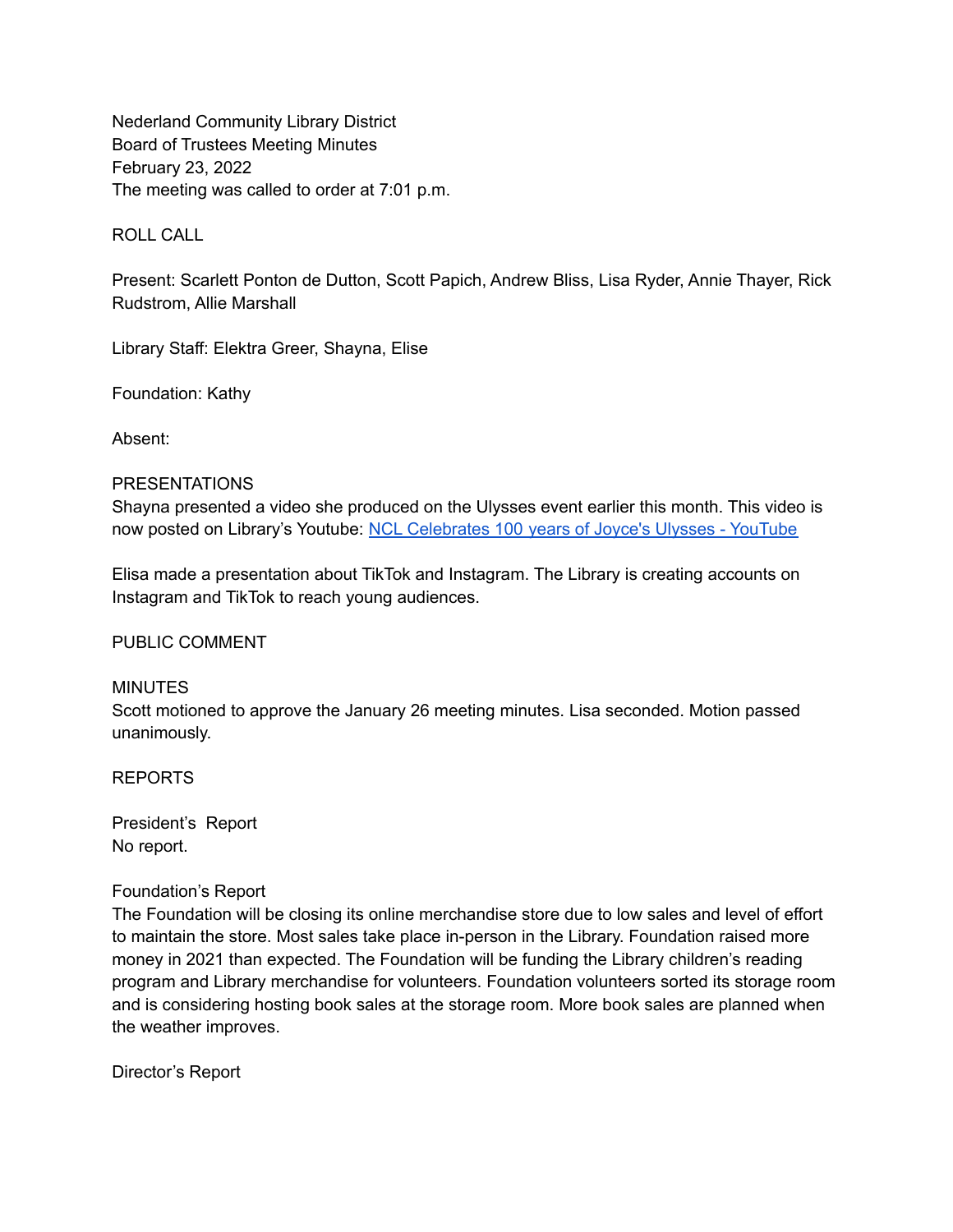### Library Usage

Physical Items circulation: 2481 (almost no change from December 2021)

E- Circulation: 413 items (small increase from December 2021)

Kanopy: 239 web visits; 46 plays (30% increase from averages of last year; we did big FB promotion and Kanopy is getting more current titles)

Door Traffic: (extrapolated from hand tallies; we now have our new People Counter installed). 1,432 people for the month.

Website visits: Page views were up 161 % (we added a lot of new features including databases, and I think some of those views were internal to staff). Interestingly, we had 561 visits to Eric Mix's NedSpeaks interview.

FB: Our FB engagements are up 45% (this included February numbers and our Ulysses cake post and our Valentine's Day Dog Biscuit post/give-away!) People "reached" is up 26%. Janette is doing a great job cross-posting our FB posts to relevant groups in the area. Community N95 Mask Program 1300 handed out in January (over 200 in February, to date) Community COVID 19 Home Tests Distribution Program (110 distributed to date)

## **Technology**

Matt Reynolds has been wonderful! We have a new people counter installed and we are in the process of: adding a mounted screen and projector system to the meeting rooms to expand (and streamline) our hybrid programming costs. We will be asking the Foundation to help fund some of the costs as well as using remaining ARPA funds. Library Databases

World Book and Pebble Go! are now available through our website. Kelly Detzel-Hess has done excellent work with this partnership and she will be tracking usage numbers at NES for us. We have been asked by Jamestown and Gold Hill Elementary schools to also have access (BVSD does not provide any of the mountain schools with database access) and we are putting together a program to allow them access. If usage numbers from those schools not in our service area warrant it, I will ask for financial support from them next year.

## Spring Break Reading Programs

Due to the success of our Winter Reading Program, we are creating a short "Database Scavenger Hunt " Reading Program for Spring break to encourage youth to explore our new learning resources.

## Programming

We are open for business! We have launched EIGHT programs for February and March (adult and youth-focused) and reception has been extremely positive. We are now offering all our adult programs with both remote and in-person options and it will be very interesting to see which options perform best.

### Frozen Dead Guy Days

I have informed our Board President that the library will need to close over the FDGD weekend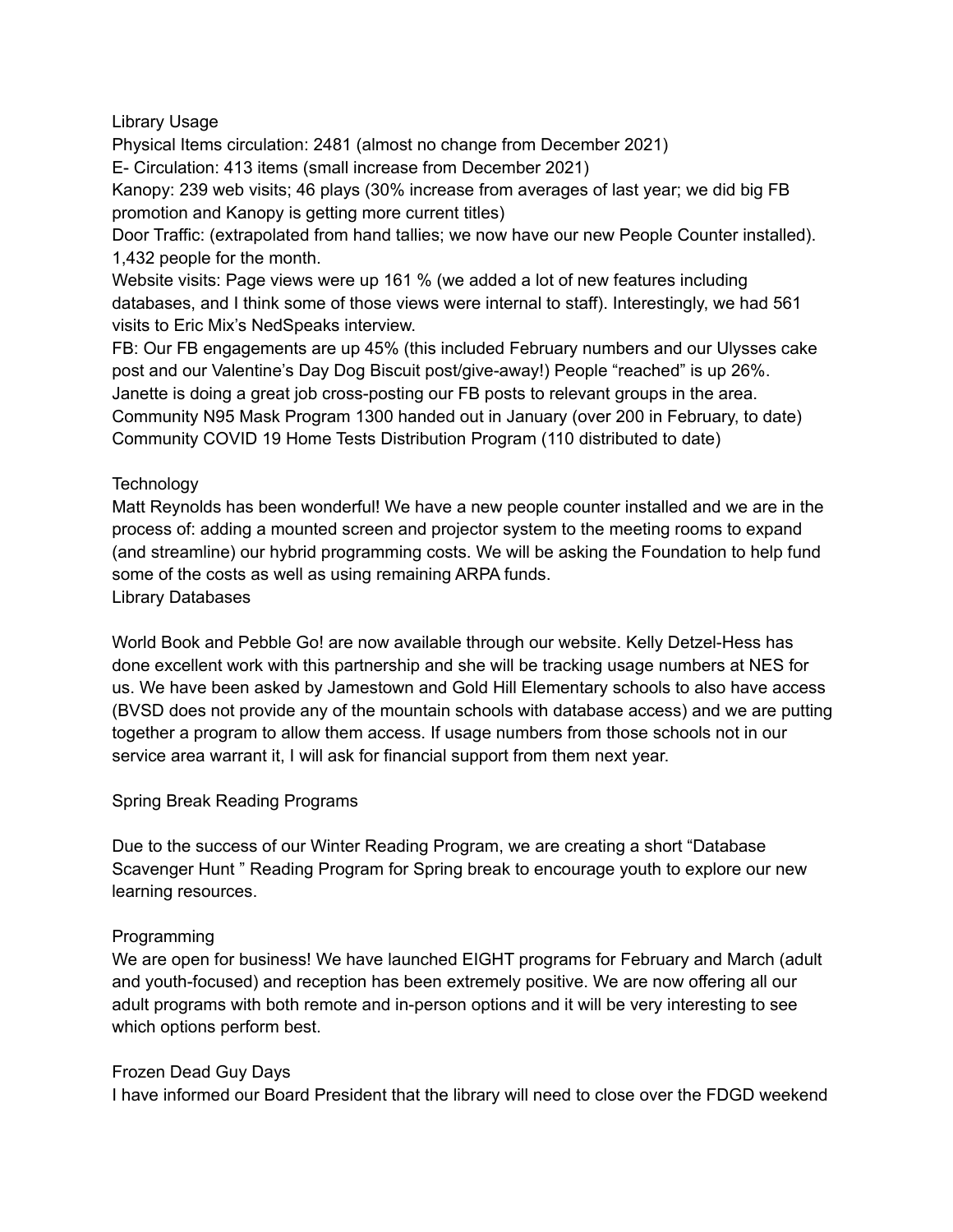due to not enough staff to keep an open facility safe and secure. FDGD is over Spring Break this year and many staff will be out of town. The four staff members available to work are scheduled to walk in the FDGD parade and help with the coffin race. I believe being visible in the community during this event is as important as having the facility open, especially since past years have shown that the vast majority of people who come into the library during the FDGD weekend are people from out-of-town using our bathroom. When we are closed, we conserve a lot of resources and the community is happy to be able to use our parking lot! Being closed for such events also provides visibility to our virtual resources. We will have limited staff in the building answering phones, emails and handling the bookdrop.

Also, in response to some requests from community members to add some family-friendly FDGD events, we will be hosting a silly Peep Diorama competition.

### Social Media Marketing

We are shifting around staff duties to be able to have both an Instagram and TikTok (#BookTok) presence. It's very exciting to have new, young, passionate staff who want to help the library with this kind of marketing.

### **Staffing**

Jessie and Kelly are doing an excellent job taking on Youth Services responsibilities and expanding programming in new directions. With both of them very active at NES, and with their respective talents, we have been receiving a lot of positive feedback from parents. I will be posting the Patrons Services Supervisor/Youth Services position on March 1st. I am hoping we will have an internal candidate who is interested in the position.

Several staff members expressed concern over Boulder County's lifting of the mask mandate. Staff have been reassured that mask wearing will still be recommended (though not mandated) per current BCPH recommendations.

Marni is doing an incredible job taking over some key library operations; she has been helping with QB entries, shipping and receiving, staff trainings and scheduling.

## Staff Professional Development

Jessie Ansari will be attending the PLA conference this Spring and will be presenting a report to the Library Board on what she learns. Several staff members are attending the Colorado Library Consortium conference this week (virtual, and very inexpensive). I have been asked to co- present at the September Colorado Association of Libraries Conference in Fall on Library 101 Legislative Work.

Treasurer's Report

## **January**

1. As of January 31, 2022 checking/savings totaled \$261,455 of which we had \$58,296 in Checking, \$15,933 in the Beginning Fund Balance (Savings), \$82,390 in our Reserve Fund,